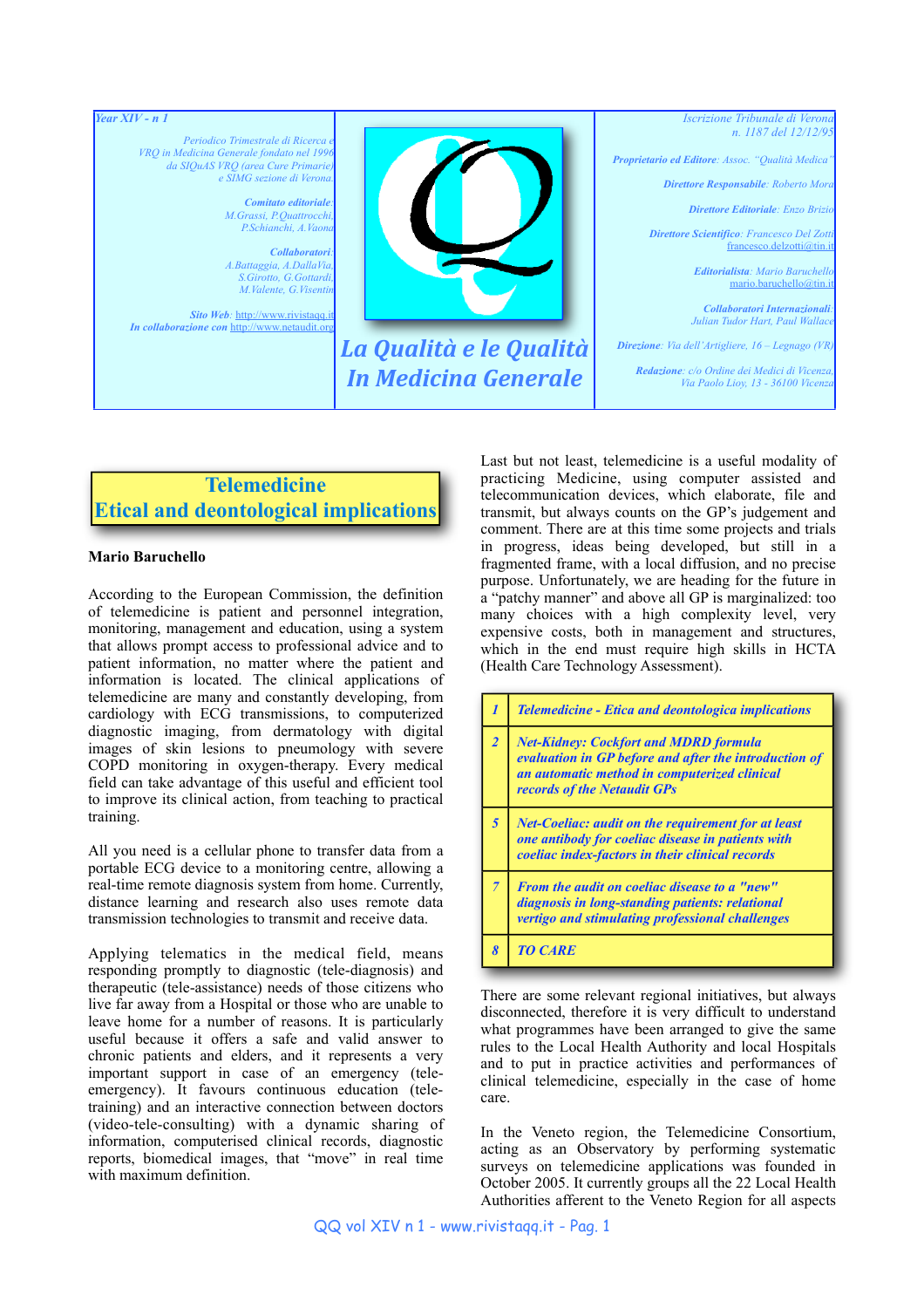of telemedicine. Among the founders were 22 hospitals, which embraced the project. Although the question is: what role does GP have?

The Italian Minister for Public Administration and Innovation, Mr Brunetta, declared that in June 2010 all the GPS will be network connected, on a computer based system: there are over 55.000 doctors already and 40% of them are already in the net.

What debate do we face every day in our job?

We are very conscious about the problem of the protection and privacy of personal and sensitive data concerning our patients, when dealing with the net. We as GPs, are professionals that see in our everyday job, a real and true relationship, based on trust that doesn't hide behind a "formal informal consent" exerting an advocacy for our patients.

But is the patient's personal and clinical data truly respected in the Italian Health Care System? Since 1973, there are always updated statements, from the WMA Health databases.<http://www.wma.net/e/policy/c9.htm>

It would be great if these debates were discussed further and more often. We, in the role of GPs, must be aware of and "defend and protect our patient's life, their health, their rights, their privacy and their human dignity", according to the Declaration of Helsinki.

In the following issue of QQ, there are two articles that prove that among very caring and organized doctors, there is always a chance to improve skills and competences in a better way, especially using the telemedicine.

To begin with, Net- Kidney, a clinical study conducted by 34 GPs in a trial of 44.000 patients, makes us realize how we improved the database archives, in the early diagnosis of kidney diseases.

Second, using telemedicine it's easy to acquire the Serum creatinine report, allowing us to elaborate more secure and precise data therefore, diminishing the variability of opinions between doctors.

The clinical study Net – Coeliac disease carried out among 33.000 patients, confirm the underestimation of significant issues in our professional practice, which could simply utilize computer-based programs.

Numerous surveys prove that only 16-20% of Italian GPs truly and seriously practice preventive medicine, based on initiatives and opportunities, while more than 50% of them do not even know the meaning of this. (Bignamini AA.Indagine QPol 2001 Simg – M. Milano. E tu, come ti sei organizzato, ed. Il Sole 24 Ore, 2008 ). Telemedicine could possibly be a future reference in our job, if only some of our teams could find the time and will to dedicate, we could revise our clinical records humbly. Finally we could implement old computer softwares and keep in order our data in the net.

Last but not least, we are proud to celebrate the  $8<sup>th</sup>$ anniversary of NET AUDIT, a successful experience that has the luck to continue, thanks to the committed work many professionals involved.

**Net-Kidney: Cockfort and MDRD formula evaluation in GP before and after the introduction of an automatic method in computerized clinical records of the Netaudit GPs**

**Carmine Farinaro** (CE), **Giampiero Bastianon** (VI), **Giuseppe Belleri** (BS), **Florio Faresin** (VI), **Enzo Brizio** (CN), **Francesco Del Zotti** (VR) e **Lista Netaudit** ([http://www.netaudit.org\)](http://www.netaudit.org)

In Italy we are assisting an increase of new cases of terminal renal failure and consequent expensive programs of *chronic haemodialysis* (approximately 40 thousand per year). These results are quite predictable, through an early detection of the first kidney damages. On the other side it's clear that patients with the first signs of nephropathy have a significant increase of cardiovascular risk, yet this risk is reversible if safety measures have been taken in time (smoking, healthy nutrition, drugs, close monitoring). Actually, when a patient has an early renal insufficiency with a *creatininemy* of 2 mg/dl, it takes averagely 5-6 years to reach uraemia. In these cases a multifactorial approach may slow down the passage to renal insufficency (Gambaro, 2005)

## **EARLY DIAGNOSIS**

The simple serum creatinine test is the 1st step to establish a suspect of nephropathy.

On the other side, creatinine clearance tests are continuously decreasing, both for patient logistic difficulties and for the many analytic variables that can invalidate the results. In the last years to establish a suspect of nephropathy and attribute the single patient to the various CKD classes (Chronic Kidney Disease), we have found formulas that are not only creatinine-based or based on a lab clearance, calculating the glomerular filtration rate (GFR): The **Cockfort** formula, (which expects the weight in the clinical record) or a new formula, the **abbreviated MDRD**.

The MDRD only needs age, gender and ethnical group for the calculation, data that is generally present in a GP's database. Therefore, respect to eventual lab clearance data insufficiency, or a traditional calculation (Cockfort) inside a clinical record, there could be a solution: using during a visit or outside a visit (extracting it from all patients with serum creatinine in the database) the abbreviated MDRD formula.

There is another advantage: according to recent evaluations, the reliability of the MDRD formula seems greater respect to the Cockfort one in obese patients, with water retention and because of the GFR values, which indicate a kidney damage, for those lower than 60 (Traynor, 2006).

A last explanation is however necessary: the abovementioned formulas have validity for patients above 18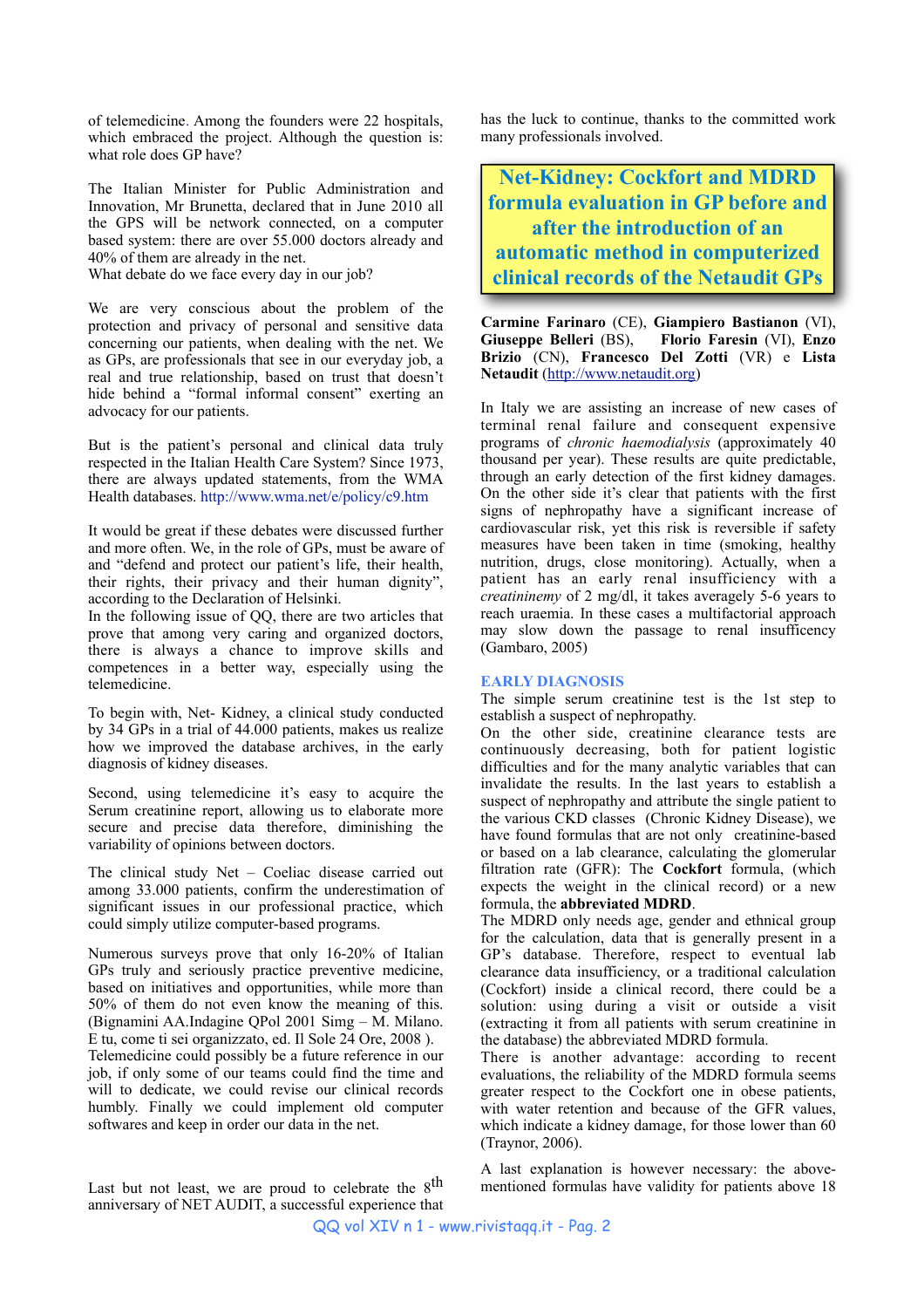years of age. Under that age we must apply other formulas.

#### **AIMS**

#### GPs of the Netaudit List

a) in the first phase they found, for a period that goes up to the end of 2005, a number of patients over 18 with at least 1 serum creatinine numerical value; having Nephropathy or Renal Insufficiency ICD code; with last clearance measured or calculated (using the Cockfort formula) in the clinical record.

b) in the second phase they found, applying automatic formulas on the entire database up to 31 December 2005, how many patients in the same age group or over 18 had in automatic a Cockfort formula and an abbreviated MDRD (using the last serum creatinine values and weight found in the clinical record);the number of cases with MDRD<60 and Cockfort<60 and last but not least, patients with one of the two values  $\leq 60$ . Later they evaluated, respect to the first phase, the increase in the number of patients with CKD (calculated clearance  $\leq 60$ ) obtained with the application of the COKFORT and MDRD formulas on all patients with at least one *creatininemy*.

#### **METHOD**

• The participants conducted a first extraction of patients with serum creatinine and with an SQL automatic application of the Cockfort and Abbreviated MDRD formula procedures (or similar) in the entire database, up to 31 December 2005.

• The participants checked those serum creatinine values that were particularly abnormal (mainly in millimoles) and corrected the data translating them in milligrams, applying the constant 88.4; moreover, in black patients, they multiplied the result with the constant 1.21)

• In the end, the participants filed a web field where the end results were inserted.

## **RESULTS of the first phase**: Table 1 (footnote)

34 GPs participated with 44044 patients, equal to an average of 1295 patients per GP.





**Fig. 1**

Serum creatinine numeric values in clinical records (**Figure 1**): overall 19996, equivalent to 587.2 serum creatinine at least once in the clinical record (less than half of the patients), with great variability among the GPs: variation coefficient 59%, minimum 3 and maximum 1276, and difference 25°-75° interquartile range equivalent to 258-540.

Clearance measured in the lab: 1664, equivalent to an average of 48.9 per GPs (SD 158); here too we found a great variability (range 0-90; median difference interquartile range 3-38).

COCKFORT in the clinical record: average of 14.9 (SD 45.8) per GP; regarding the variability it goes from minimum 0 to 258, interquartile range 0-9.

The number of patients with a measured or calculated clearance recording (Cockfort): 13.8 per GP (SD 22.9; range 0-128; interquartile range 3-17)

The number of patients coded in their clinical record as CRI-9 codes of Chronic Renal Insufficiency (CRI) is in average 16.4 (SD 17.3; range 1-90; interquartile range 5-18)

#### **RESULTS of the second phase**: Table 2 (footnote)

29 Netaudit GPs participated with an average of 1390 patients. In this second moment the Netaudit GPs were invited to study in-depth the application of the Cockfort and the potential use of the MDRD formula, which isn't currently present in most of the GP's clinical records. GPs were supplied with (Sql) procedures to automatically extract the calculation of the Cockfort and abbreviated MDRD formulas. Table 2 puts in evidence in particular the following data:

a) a relative numerical predominance of MDRD respect to Cockfort (in average 509 MDRD respect to 405 Cockfort);

b) an average of 85.4 Cockfort or MDRD lower than 60 (per GP), with a certain variability among GPs (SD 57.7; range 0-194; interquartile range 129-51)

Use of the automation for the calculation of the MDRD formulas in the entire database of the 22 GPs: comparison before/mouth ulcersr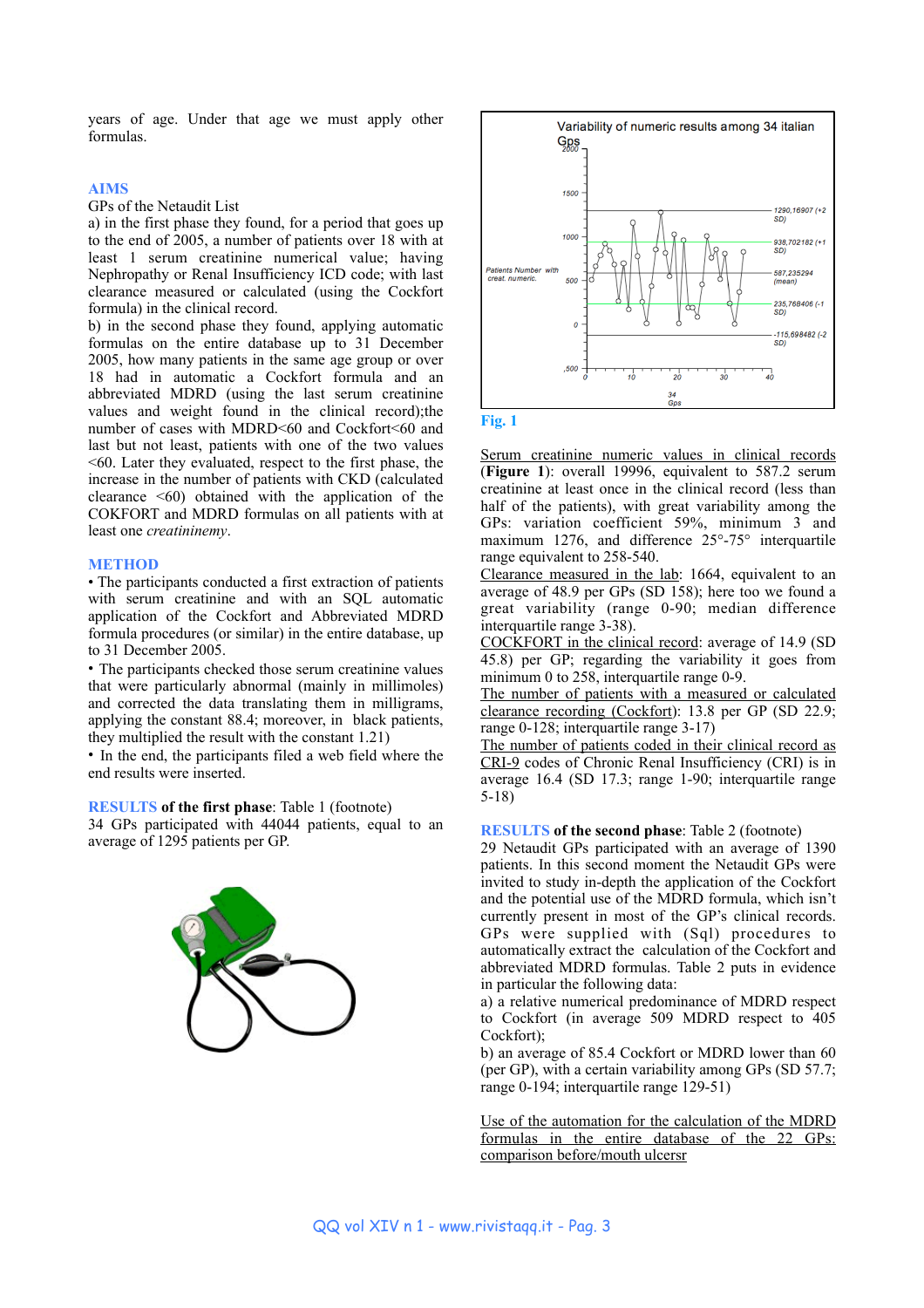

22 GPs participated in both phases; for these GPs it was possible to calculate the number of patients with a compromised kidney function (GFR  $\leq 60$ ) before and mouth ulcersr writing Sql phrases for the calculation and extraction of all the Cockfort and MDRD formulas in patients with a numerical value of serum creatinine in their clinical records. The diagram demonstrates an important increase in finding patients with a compromised function in the post-extractive phase (*Paired t test p<0.001 and CI at 95% of the increase between 39 and 92 cases more)*

#### **CONCLUSIVE COMMENTS**

Our study supplies data that supports the concrete possibility of increasing electronic functionality test recordings (e-gfr) in clinical records. A "full" use of periodic extractions from the whole database – in a Booleana and Sql logic – could make the difference and identify how many have an e-gfr lower respect to known thresholds. A propos this realistic aim, we cannot hold back strong limiting factors. Our data in particular proves an excess of variability of the prescription and most of all in the numeric serum creatinine value recording. This is a problem that has already been analysed in previous studies (Del Zotti et al. 2008; Minutolo and coll. 2008). Actually answers such as "n" (normal) or "p" (pathological), favoured by software automatisms, prevent the precious introduction of numeric values on a continuous basis, on which an automatic calculation of the Cockfort or MDRD formulas is possible. Without a numeric value there are also other negative effects: in particular that of not being able to follow in time serum creatinine, which has tricky "numeric" characteristics. I.e. a worsening of the value by 15%-20% can slip because of the compressed range of the serum creatinine values that gravitates around "small" numbers: 0.5-2 milligrams.

There is another class of limiting factors tied to informatics: in particular we should highlight the frequent absence of the most recent MDRD formula in the most used GP softwares. Some Netaudit GPs have solved the issue creating an "MDRD" test ex-novo. Some Netaudit GPs have also introduced in the routine examination protocols also the Cockfort and MDRD formulas that are viewed systematically only on video when serum creatinine tests are prescribed, ready to receive the relative calculation of the future serum creatinine result.

Moreover, we must remember that the e-gfr assumes that: serum creatinine values must be somehow "methodologically" comparable. A way to solve the problem is in the difficult combination between making patients carry out the test always in the same lab and filing it in the clinical record adding the name of the lab. However, the reliability of the egfr will increase only when there will be a standardization of the serum creatinine test methods in the different labs (Myers et al).

The last thing we must highlight regards our profession: there are still to many different behaviours among GPs. The way the numeric data is filed is still absolutely unsatisfactory. Probably specific training courses will be able to make GPs understand how important it is for patients with a nephrological risk, to have in their clinical records their weight and how the serum creatinine filing accuracy and it's monitoring is fundamental; never as in this field, can an effort in GP produce a muliplying effect on quality.

#### **GPs that adhered to the first phase**

ARZENTON Ermanno, AUGRUSO Angelo, BARUCHELLO Mario, BASTIANON Gianpaolo, BRASESCO Pierclaudio, BRIZIO Enzo, CAPUTO Stanislano, CIOLINA Giovanni, DALLA VIA Attilio, DE BARI Antonio, DE MOLA Cosimo, DEL ZOTTI Francesco, DELUIGI Gianni, ERRICO Cosimo Giuseppe, FARINARO Carmine, FRANZOSO Federico, LIPPA Luciano, LIPPOLIS Orazio, LUPI Lorenzo, MAGLIOZZO Francesco, MARULLI Carlo Fedele, MERLINO Giovanni, NEBIACOLOMBO Cristina, PAOLINI Italo, PASCULLI Domenico, RANZANI Luca, SABBI Diego, SCALA Antonio, SCHIANCHI Paolo, SEREN Filippo, TEDESCHI Luca, TORTI Giorgio, VALENTE Biagio, ZADRA Alessandro

#### **GPs that adhered to the second phase**

ANDREOLI Claudio, ARTEBANI Adriano, BASTIANON Gianpaolo, BELLERI Giuseppe, BIANCHI Cristina, BRASESCO Pierclaudio, CAPUTO Stanislano, CARACENI Luciano, FARESIN Florio, FATIGATI Domenico, FRANCHINI Carlo Andrea, FRAPPORTI Guglielmo, GIANNOBILE Filippo, LOGLIO Adriana, MAZZI Marco, PASQUATO Paola, PIERANTONI Abramo, QUATTROCCHI Piero, RIGON Giulio, RUBICINI Giuseppe, SFRAGARA Ignazio, SIMIONI Giuliana, STORACE Sara, TOMBESI Massimo, TOTA Maria Fiorenza, VAONA Alberto, ZADRA Alessandro

#### **BIBLIOGRAPHY**

- *de Lusignan et al. Identifying patients with chronic kidney disease from general practice computer records Family Practice, vol 22, number 3, June 2005*
- *Jamie Traynor et al. How to measure renal function in clinical practice- BMJ 2006;333:733-737 (7 October)*
- *[Del Zotti F](http://www.ncbi.nlm.nih.gov/sites/entrez?Db=pubmed&Cmd=Search&Term=%22Del%20Zotti%20F%22%5BAuthor%5D&itool=EntrezSystem2.PEntrez.Pubmed.Pubmed_ResultsPanel.Pubmed_DiscoveryPanel.Pubmed_RVAbstractPlus), [Visonà E,](http://www.ncbi.nlm.nih.gov/sites/entrez?Db=pubmed&Cmd=Search&Term=%22Vison%C3%A0%20E%22%5BAuthor%5D&itool=EntrezSystem2.PEntrez.Pubmed.Pubmed_ResultsPanel.Pubmed_DiscoveryPanel.Pubmed_RVAbstractPlus) [Massignani D](http://www.ncbi.nlm.nih.gov/sites/entrez?Db=pubmed&Cmd=Search&Term=%22Massignani%20D%22%5BAuthor%5D&itool=EntrezSystem2.PEntrez.Pubmed.Pubmed_ResultsPanel.Pubmed_DiscoveryPanel.Pubmed_RVAbstractPlus), [Abaterusso C](http://www.ncbi.nlm.nih.gov/sites/entrez?Db=pubmed&Cmd=Search&Term=%22Abaterusso%20C%22%5BAuthor%5D&itool=EntrezSystem2.PEntrez.Pubmed.Pubmed_ResultsPanel.Pubmed_DiscoveryPanel.Pubmed_RVAbstractPlus), [Lupo A](http://www.ncbi.nlm.nih.gov/sites/entrez?Db=pubmed&Cmd=Search&Term=%22Lupo%20A%22%5BAuthor%5D&itool=EntrezSystem2.PEntrez.Pubmed.Pubmed_ResultsPanel.Pubmed_DiscoveryPanel.Pubmed_RVAbstractPlus), [Gambaro G](http://www.ncbi.nlm.nih.gov/sites/entrez?Db=pubmed&Cmd=Search&Term=%22Gambaro%20G%22%5BAuthor%5D&itool=EntrezSystem2.PEntrez.Pubmed.Pubmed_ResultsPanel.Pubmed_DiscoveryPanel.Pubmed_RVAbstractPlus)., General practitioners' serum creatinine recording styles-J Nephrol. 2008 Jan-Feb;21(1):106-9.*
- *Minutolo R, De Nicola L, Mazzaglia G, Postorino M, Cricelli C, Mantovani LG, Conte G, Cianciaruso B.- Detection and Awareness of Moderate to Advanced CKD by Primary Care Practitioners: A Crosssectional Study From Italy-Am J Kidney Dis. 2008 Sep;52(3):444-53. Epub 2008 May 12.*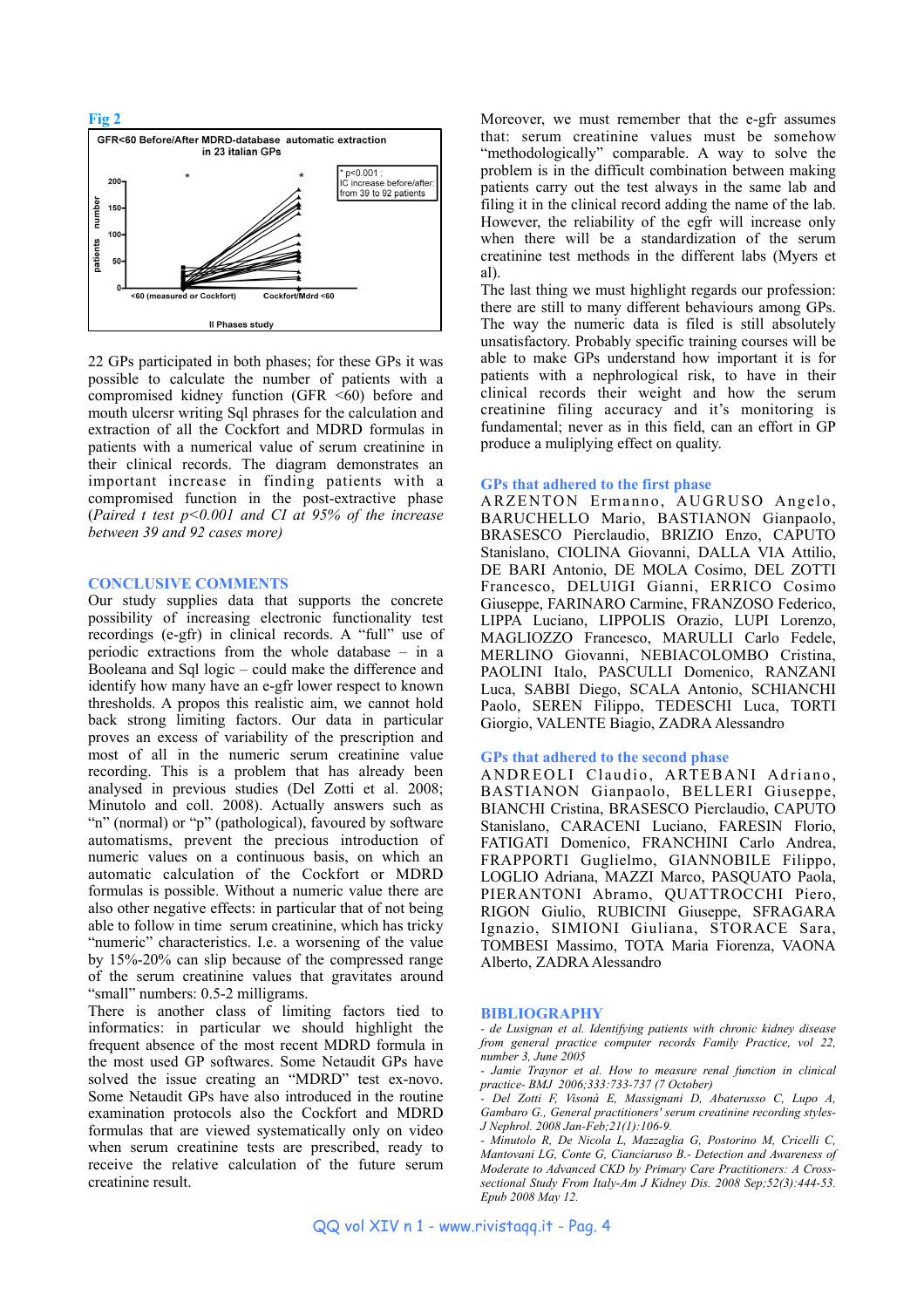*- Jones CA, McQuillan GM, Kusek JW, Eberhardt MS, Herman WH, Coresh J, Salive M, Jones CP, Agodoa LY.Serum creatinine levels in the US population: third National Health and Nutrition Examination Survey. Am J Kidney Dis 1998; 32: 992-9* 

*- Gambaro G, D'Angelo A, Conte M, Bonfante L, De Biase V, Lupo A. Silent chronic kidney disease epidemic seen from Europe: designing strategies for clinical management of the early stages. J Nephrol. 2005;18:123-35* 

*- Lameire N, Van Biesen W. The pattern of referral of patients with end-stage renal disease to the nephrologist a European survey. Nephrol Dial Transplant 1999; 14 (Suppl. 6): 16-23* 

*- Di Benedetto A, Adinolfi D, Fariello C. La gestione integrata sul territorio del paziente con insufficienza renale cronica iniziale: l'esperienza pilota del gruppo NephroCare. Giorn It. Nefrol. 2005; 22(1).*

*- Myers GL, Miller WG, Coresh J, Fleming J, Greenberg N, Greene T, et al; for the National Kidney Disease Education Program Laboratory Working Group. Recommendations for improving serum creatinine measurement: a report from the laboratory working group of the national kidney disease education program. Clin Chem 2006;52:5-18.*



**Net-Coeliac: audit on the requirement for at least one antibody for coeliac disease in patients with coeliac index-factors in their clinical** 

**Federico Franzoso** (PD), **Domenico Pasculli** (BA), **Luciano Lippa** (AQ), **Carmine Farinaro** (CE), **Enzo Brizio** (CN), **Francesco Del Zotti** (VR) e partecipanti alla Lista **Netaudit [\(http://www.netaudit.org\)](http://www.netaudit.org)**

#### **INTRODUCTION**

The prevalence data regarding coeliac disease in the overall general population are very heterogeneous, varying, among the different casistics, from 1/1500 to 1/100 people. This variability could be correlated both by the very few specific studies carried out in the GP setting and by the extreme heterogeneity with which the pathological history manifests among adults. In fact, only in a very small percentage, the symptomatological procession is attributed to the classic gastrointestinal presentation, while in most cases the initial symptoms are vague and not well (i.e.: general illness, asthenia, slight anemia, slight increase of the transaminases, etc).

This involves, besides the difficulty of a diagnostic definition, a long latent period between the moment the symptoms appear and the forumlation of a final diagnosis, with an inevitable endangerment of the patient's life quality. Our study proposes a method called "*suspect-case finding"*, which starts from a retrospective individuation of all patients that come to a GP with a determined symptomatological and/or lab history and/or where there are pathological histories considered "at risk" for the development of the disease. The method applies an extraction protocol from the GP's DATABASE. Once found the criteria for the first suspect, it is easier to *make a screening,* i.e. following a flow-chart like the one in the link :

[http://www.netaudit.org/coeliaco/celiak-case-find.pdf](http://www.netaudit.org/celiaco/celiak-case-find.pdf) 

## **AIMS**

The general aim is mainly to obtain the following Totals and Reports, useful for a first evaluation of sensitivity towards the celiac issue:

A) Find the number of non-coeliac patients belonging to any age group, with at least one risk factor of (see the list below), respect to the total number of assisted patients.

B) Respect to this denominator (the number of patients with  $at$  least 1 risk factor) find the number and proportion of the patients that have carried out at least once one of these 3 screening tests: a) *Antitransglutamin*  antibody; b) antiendomysial antibody; c) antigliadine antibody

C) carry out an evaluation of the subgroup at major risk: number of non-celiac patients belonging to all age groups, with at least 2 risk factors (see the list below), respect to the total number of assisted patients.

D) Respect to the denominator at point C (number of patients with at least 2 risk factors) find the number and proportion of the patients that have carried out at least once one of these 3 screening tests: a) *Antitransglutamin*  antibody; b) antiendomysial antibody; c) antigliadine antibody

#### **METHOD**

We evaluated the above objectives in the entire database of each GP up to 10/30/2007. To extract the database having a SQL model we supplied an automatic procedure written in SQL language. The index-factors for coeliac disease originated from Table 1:

## **TABLE 1: Risk factors to evaluate to determine the denominator of patients with 1 or more indexfactors:**

a) Haemoglobin <11,5 for females; <12,0 for males b) SKINNINESS (BMI<18.5 for patients over 18; for patients over < 18 we found a problem: GP softwares generally DO NOT supply BMI PERCENTILES therefore, they don't systematically define under-weight conditions; for this reason we limited ourselves in transforming the BMIs <18,5 obtained from the extraction of our database in BMI PERCENTILES per age/gender including only BMI percentiles lower than 15%. To transform the BMI percentiles we used the web-calculator found in the following link:[http://](http://www.kidsnutrition.org/bodycomp/bmiz2.html) [www.kidsnutrition.org/bodycomp/bmiz2.html](http://www.kidsnutrition.org/bodycomp/bmiz2.html) 

c)  $ALT > 60$ 

d) recurrent mouth ulcers OR aphthous *stomatitis*

- e) Herpetiform dermatitis
- f) Irritable bowel syndrome
- g) Diabetes Type 1

h) One of the following autoimmune diseases: *Hashimoto's* Thyroiditis; Graves' disease; Addison's disease

i) Connectivitis (one of the following: Sjogren's syndrome, Systemic Lupus Erythematosus, Rheumatoid Arthritis, Polymyositis, *and Scleroderma*)

l) Chromosome diseases (one of the following: Down syndrome; Turner Syndrome)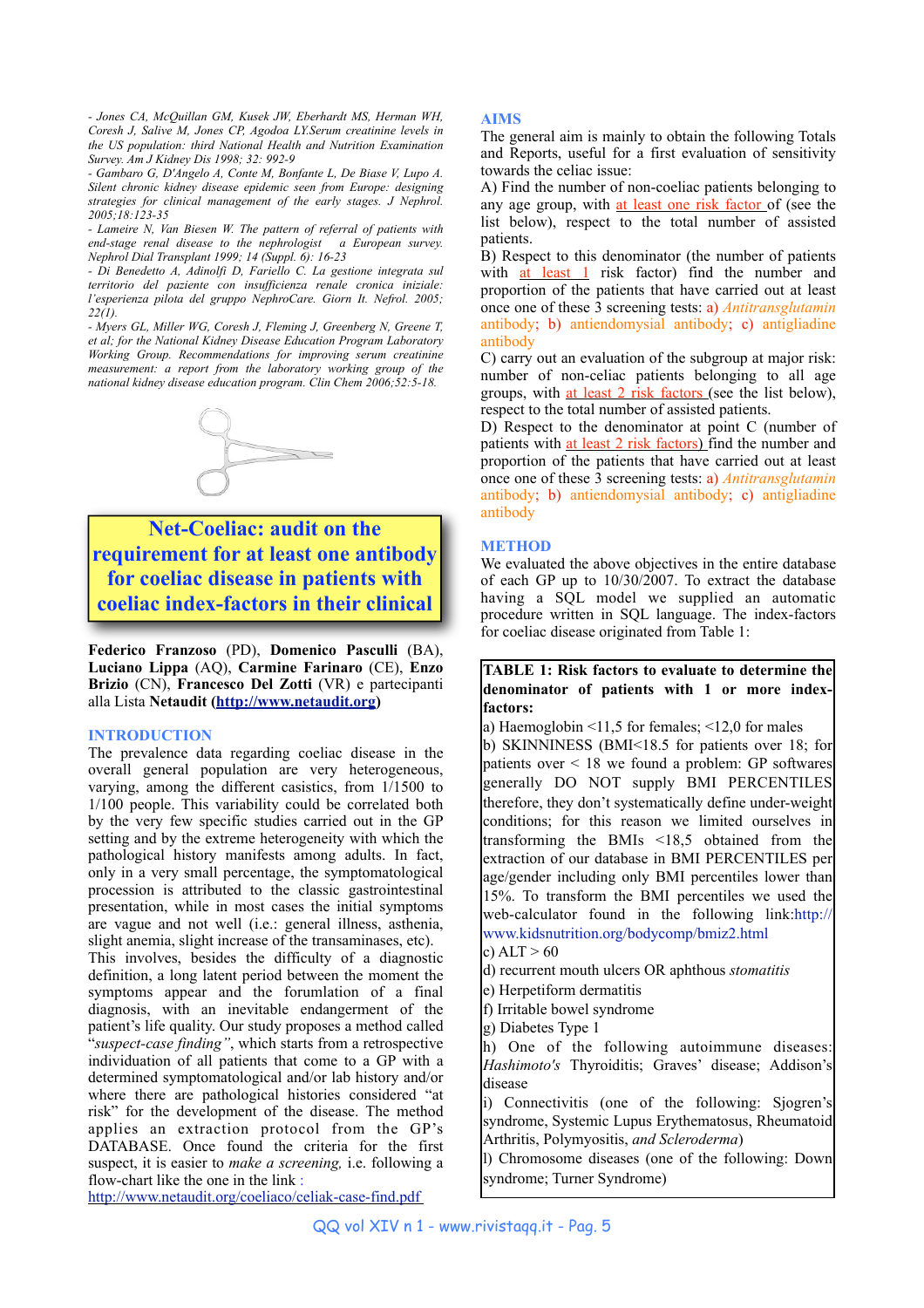#### **RESULTS**

## **(table a pag. 8 and figure 1, 2, 3 at pag. 6)**

The study was completed by 26 Italiani GPs, which have overall 33829 patients, with an average of 1301 patients per GP. The GPs assist overall 71 patients that are already defined as coeliac, with an average per GP of 2.7 coeliac (SD 3.3; minimum 0; maximum 17). The group had overall 77/33829 coeliac patients, equivalent to 2 ‰ (CI between 1.6 and 2.6 ‰).



## **Patients with at least 1 risk factor (not defined as coeliac)**

892/6136 (14,5%) patients respect to the Denominator (D1) of all patients not defined as coeliac and with at least 1 index-factor have in their clinical records at least one of these 3 antibody tests (*Antitransglutamin*  antibody; antigliadine antibody; antiendomysial antibody). There is a broad variability respect to the percentage per single GP of patients with at least 1 antibody: minimum 2%; inferior quartile 5,4%; median 7%; superior quartile 10,1%; maximum 88%.

### **Patients with at least 2 risk factors (not defined as coeliac)**

329/1168 (28,2%) patients have at least 1 antibody for coeliac disease, respect to the Denominator of all patients with 2 or more risk factors. Also in this case there is a broad variability: minimum 8,3%; inferior quartile 9.4%; median 15.2%; superior quartile 22.1%; maximum 86.7%. These are higher percentages respect to patients with at least 1 risk factor, but always substantially at acceptable minimum thresholds by 50-60%.

## **Differences between averages and medians**

The evaluation of medians and averages (fig. 2 and fig. 3) shows a discrete differenze that is mainly due to a GP with a high percentage, which makes the overall averages soar: the participating GPs, with "outlier" percentages over 80%, and GPs that are specialists in gastroenterology.

However, the general trend is that the participating GPs highlight insufficient screening and diagnostic processes in this field.



### **CONCLUSIONS**

Concerning the prevalence of the coeliac disease our study demonstrates what we already knew regarding the insufficient diagnostic processes of coeliac disease: the prevalence we found was 0,2 %, while more rigorous and recent studies talk about a prevalence that is 5 times higher than 1%. A more precise confirmation of our underestimation comes from the evaluation of patients that should be screened seen the presence of at least one or two risk factors: patient median of those who have in their clinical records at least one antibody to individuate a coeliac disease is – respectively in the two groups, only 7% and 15% of the patients. What are the reasons for this deficiency? A discussion among the participants and the evaluation of litterature helped us find some causes: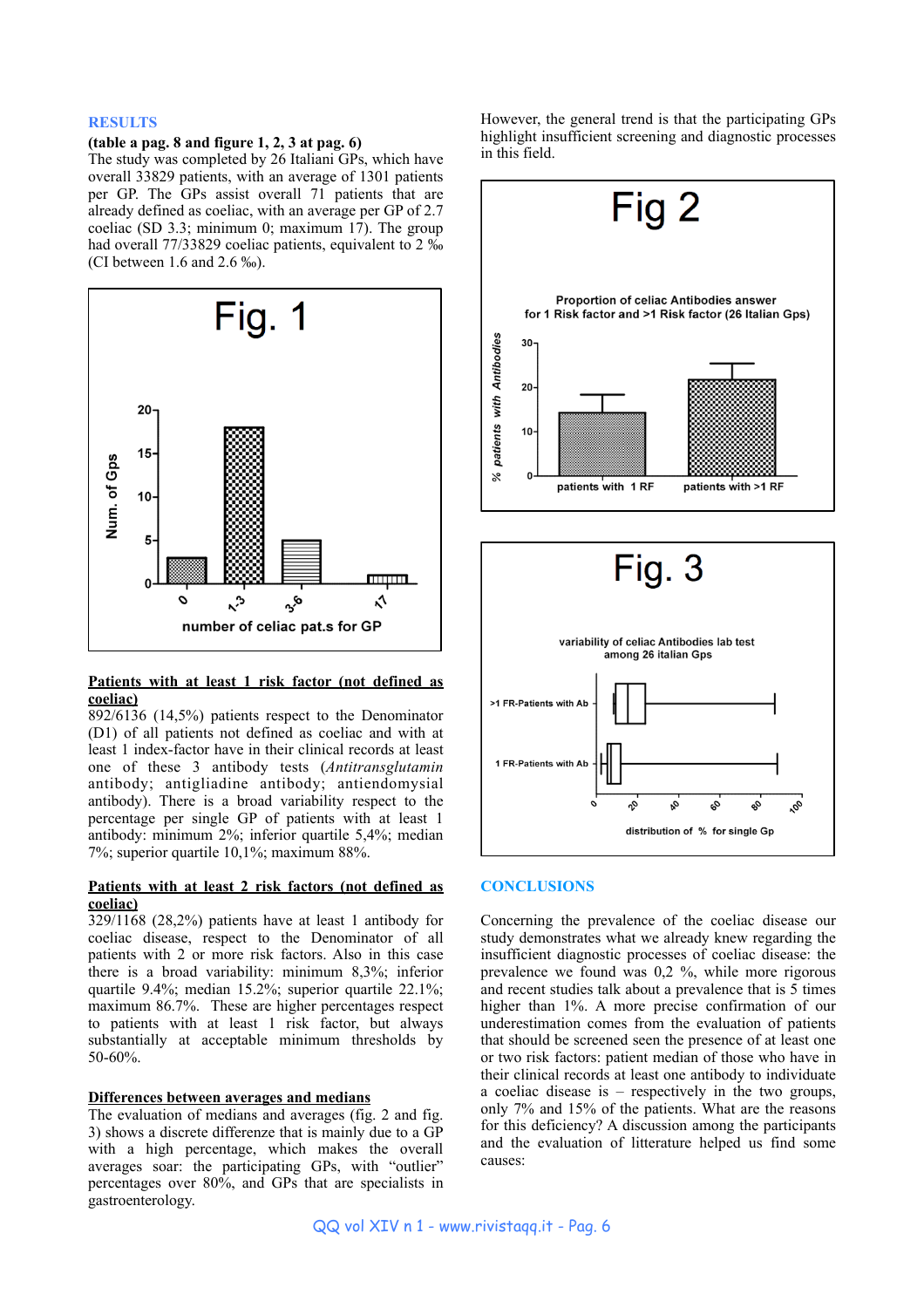a) an underestimation of the epidemiology and an unprecise knowledge of the micro risk factors (Menardo et al, 2006; Zipser et al, 2007);

b) focus only on diarrhoea and an underestimation of the role of an irritable bowel syndrome;

c) an underestimation of common factors (i.e. a slight sideropenic anemia or asthenia or hypertransaminasemia) as index-factors;

d) an insufficient knowledge of the great value of antibodies and certain tests for coeliac disease (in particular: *antitransglutamin* antibodies both IgA and IgG), and simple yet powerful diagnostic flow-charts.

From what we just discussed we found some possible solutions for the future:

A) always keep in mid and on our desk or desktop a list of risk factors, which can be grouped in certain categories: autoimmune disease; under-weight conditions and anemia; common symptoms/syndromes as asthenia, mouth ulcers, spastic colitis, hypertransaminasemia; chromosome diseases.

B) always have access to that simple yet powerful flowchart to prescribe those few tests that are needed (i.e: [http://www.netaudit.org/coeliaco/celiak-case-find.pdf](http://www.netaudit.org/celiaco/celiak-case-find.pdf)

C) have continuous access to "*The Rome Criteria*" for the diagnosis of the irritable bowel syndrome.

D) periodically extract from our database with automatic boolean or SQL phases (similar to those used in our offices) those patients with risk factors and evaluate which among those don't yet have antibodies.

If we follow these simple steps we can obtain, within a few months an absolute number of GPs that is triple or even quadruple. Then, after reducing the "diagnostic" work, there will be new relational scenarios (see the case report at the end of this article) or dietary (see the increased risk of the flourishing "market" of foods for coeliac patients that have diets without glutens but at times rich in fats). And, as usual, we'll see that audits and researches in GP don't make us work less, but simply shifts the levels and complexities of the problems. And the coeliac disease grants us a matchless occasion.

#### **NET-COELIAC PARTICIPANTS**

**Arzenton Ermanno, Augruso Angelo, Bertolusso Luciano, Brasesco Pierclaudio, Brizio Enzo, Camerra Luciano, Caraceni Luciano, Ciolina Giovanni, Covanti Massimo, De Luigi Giovanni, Del Zotti Francesco, Farinaro Carmine, Franzoso Federico, Gironda Giuseppe, Lippa Luciano, Lippolis Orazio, Lupi Lorenzo, Marchetto Barbara, Merlino Giovanni, Milani Luigi, Nebiacolombo Cristina, Pasculli Domenico, Ranzani Luca, Sabbi Diego, Savino Andrea, Stramenga Carlo, Ubaldi Enzo**

## **CREATOR**

**Federico Franzoso**

## **SCIENTIFIC COORDINATORS**

**Francesco Del Zotti, Enzo Brizio, Carmine Farinaro**

#### **BIBLIOGRAPHY**

- *1. Berti I, R. Della Vedova R, Paduano R et al-Coeliac disease in primary care: Evaluation of a case-finding strategy - Digestive and Liver Disease-Volume 38, Issue 7, July 2006, Pages 461-467*
- *2. Catassi C, Ratsch IM, Fabiani E et al. Coeliac disease in the year 2000: exploring the iceberg. Lancet 1994; 343: 200 - 203*
- *3. Harold Hin et al. Coeliac disease in primary care: case finding study. BMJ 1999, 318:164-7.*
- *4. Graber M et al -Commentary: reaching a milestone in diagnosing coeliac disease -BMJ 2007;334:732*
- *5. Menardo G. et al Population screening for coeliac disease in a low prevalence area in Italy- Scand J Gastroenterol. 2006 Dec;41(12):1414-20*
- *6. Volta U. La diagnosi sierologica della malattia celiaca. Giornale della società italiana di Medicina Generale, 3 giugno 2007, pagg. 53-55; [www.simg.it](http://www.simg.it/)*
- *7. Hin H et al. Coeliac disease in primary care: case finding study. BMJ 1999, 318:164-7.*
- *8. [Zipser RD](http://www.ncbi.nlm.nih.gov/sites/entrez?Db=pubmed&Cmd=Search&Term=%22Zipser%20RD%22%5BAuthor%5D&itool=EntrezSystem2.PEntrez.Pubmed.Pubmed_ResultsPanel.Pubmed_DiscoveryPanel.Pubmed_RVAbstractPlus) et al Physician awareness of celiac disease: a need for further education- J Gen Intern Med. 2005 Jul;20(7):644-6*

**From the audit on coeliac disease to a "new" diagnosis in long-standing patients: relational vertigo and stimulating professional challenges**

## **Francesco Del Zotti** (MMG – Verona)

At times Netaudit induces us to improve diagnostic processes in a field that had very little investigations before the audit. Our Audit on coeliac disease made us discover a new disorder in old patients... It happened in more than one circumstance. Some patients known to us for years as "frequent attenders" or as "skinny" or colitic all of a sudden became "coeliac". In that moment we compliment ourselves as GPs (*Netaudit pushed us to improve the diagnostic process and to use new tests*); but, at the same time, we look at the consolidated relationship with a new anxiety. In relating with the patient we have known for a long time with this "new" diagnosis of coeliac disease, among glances and half sentences we see a question: "*could we have discovered this problem before?".* Well, our "methodological insistence" was awarded, but our probable delay highlighted.

Again, the diagnosis will make the patient feel better: it's always good that it has been discovered and that the GP had a decisive role in this. Only that this role is once again tied to the ability to "grant" our patients and ourselves new challenges, useful yes, but also troublesome. The only consolation: inconveniences prevent laziness and keep us "exercised" and young, well at least professionally.